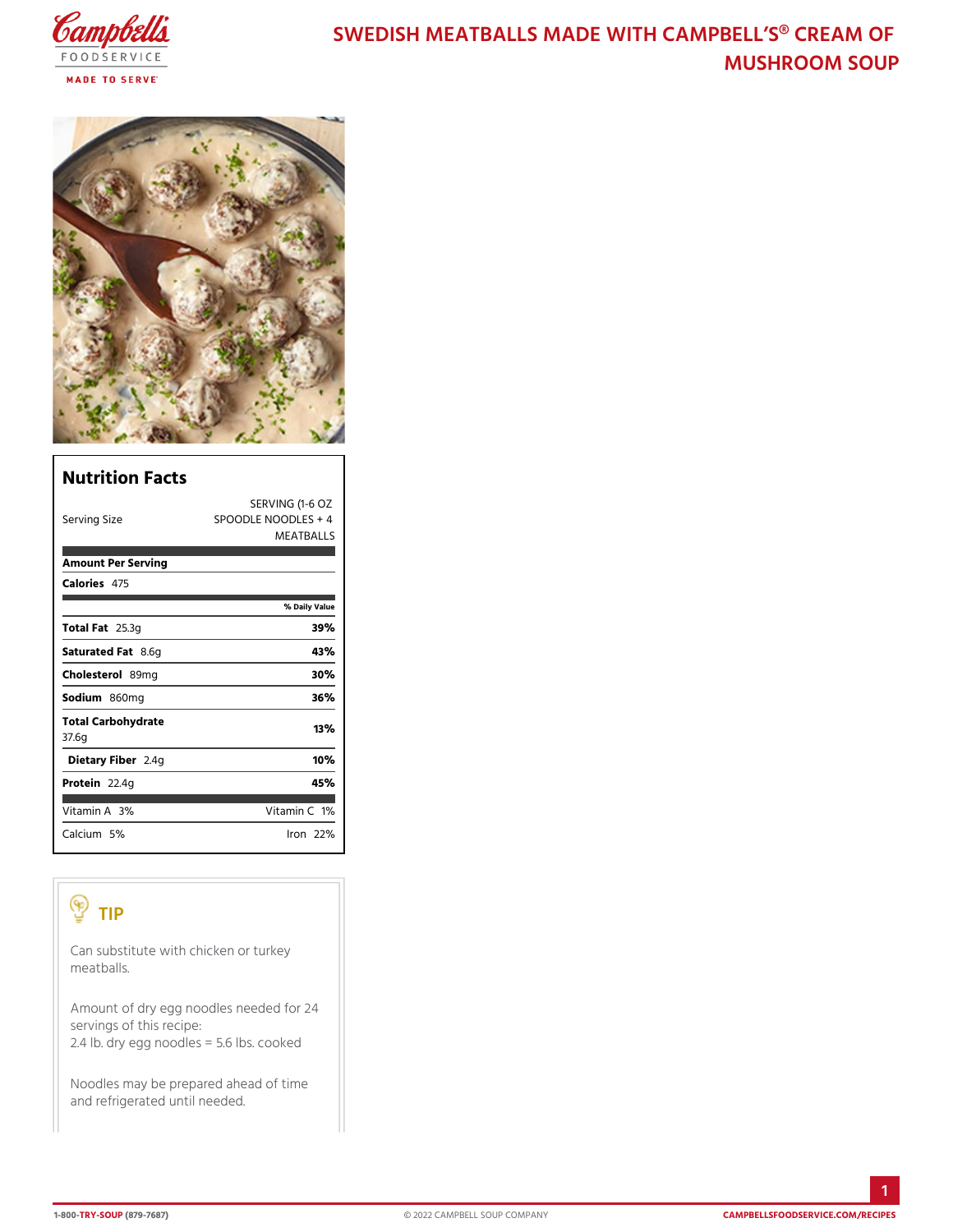## SWEDISH MEATBALLS MADE WITH CAMPE MUSHROOM SO

CCP: Reheat to 165UF annual the  $\overline{Q}$   $\overline{M}$   $\overline{M}$ service at 140°F or higher unt



### Serving & Size SERVING (1-6 OZ SPOOD + 4 MEATBALLS

Cream of Mushroom soup with a flavor added with Swanson  $50\%$ sodium Beef Broth, Nutmeg, Worcestershire Sauce and Dijor This creamy sauce is served wi meatballs and Egg Noodles

| <b>INGREDIENTS</b>                                   | WEIGH MEASU |            |
|------------------------------------------------------|-------------|------------|
| frozen, fully cooked beef meatballs, 96 oz.ea 96 ea. |             |            |
| Campbells® Condensed Cream of<br>Mushroom S50poz can |             | 1 $cans$   |
| Swanson® 50% Less Sodium Beef<br><b>Broth</b>        |             | 4 cups     |
| sour cream                                           | 6 oz.       | 1 cups     |
| Worcestershire sauce                                 |             | $2$ tsp.   |
| Dijon-style mustard                                  |             | $1$ tsp.   |
| nutmeg, ground                                       |             | $1/8$ tsp. |
| black pepper, ground                                 |             | $1/8$ tsp. |
| cooked egg noodles                                   | 90 oz.      | 16 cups    |
| fresh parsley, chopped                               |             | 3<br>tbsp. |